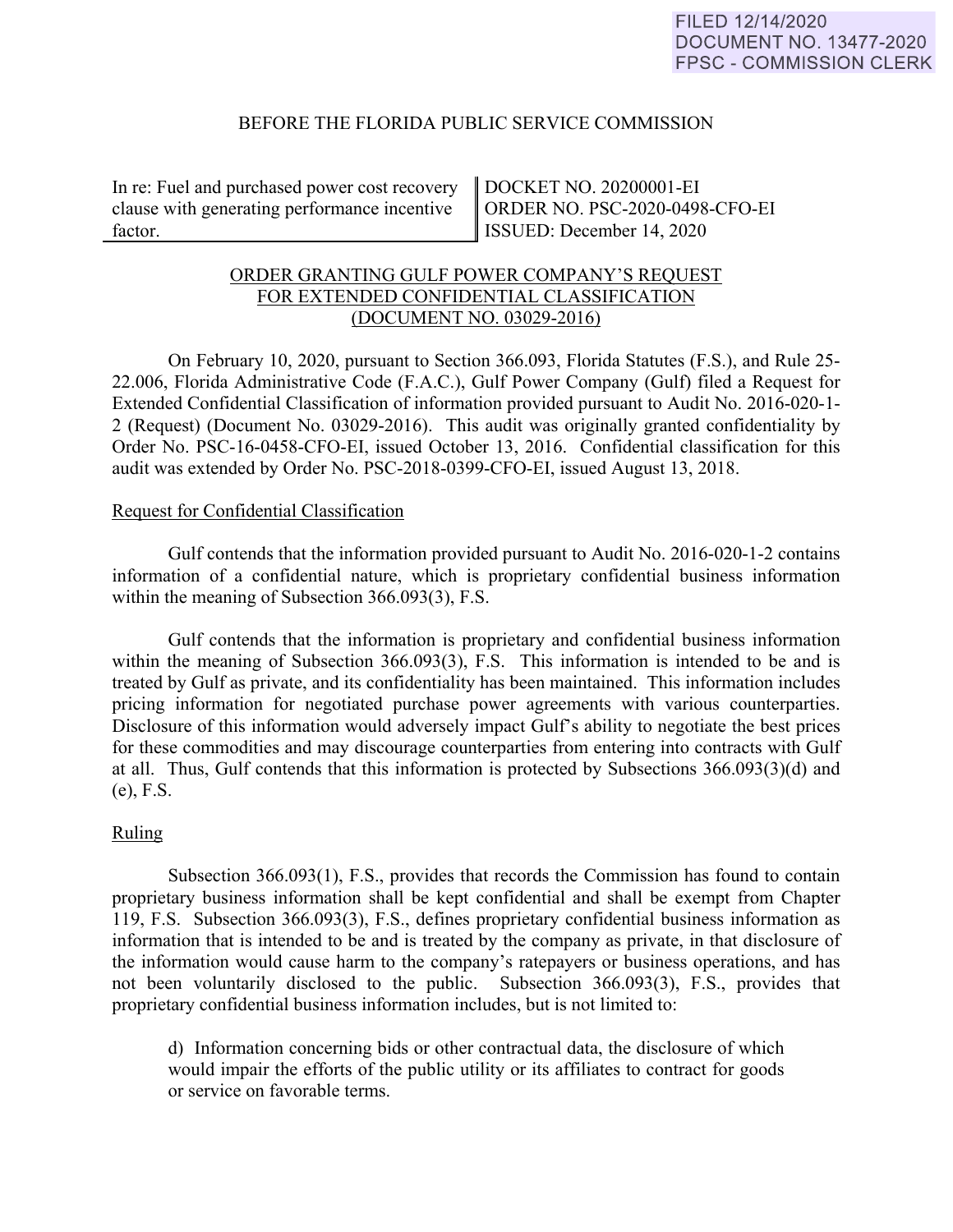(e) Information relating to competitive interests, the disclosure of which would impair the competitive business of the provider of the information.

Upon review, it appears the information and data provided in this request satisfies the criteria set forth in Subsection 366.093(3), F.S., for classification as proprietary confidential business information. The pricing information for purchase power agreements appear to be "information concerning bids or other contractual data, the disclosure of which would impair the efforts of the public utility or its affiliates to contract for goods or services on favorable terms" and "information relating to competitive interests, the disclosure of which would impair the competitive business of the provider of the information." Thus the information identified in Document No. 03029-2016, shall be granted confidential classification.

Pursuant to Subsection 366.093(4), F.S., the information for which confidential classification is granted herein shall remain protected from disclosure for a period of up to 18 months from the date of issuance of this Order. At the conclusion of the 18-month period, the confidential information will no longer be exempt from Subsection 119.07(1), F.S., unless Gulf or another affected person shows, and the Commission finds, that the records continue to contain proprietary confidential business information.

Based on the foregoing, it is hereby

 ORDERED by Andrew Giles Fay, as Prehearing Officer, that Gulf Power Company's Request for Confidential Classification for portions of Audit No. 2016-020-1-2 (Document No. 03029-2016), is granted. It is further

 ORDERED that the information in Document No. 03029-2016, for which confidential classification has been granted, shall remain protected from disclosure for a period of up to 18 months from the date of issuance of this Order. It is further

 ORDERED that this Order shall be the only notification by the Commission to the parties of the date of declassification of the materials discussed herein.